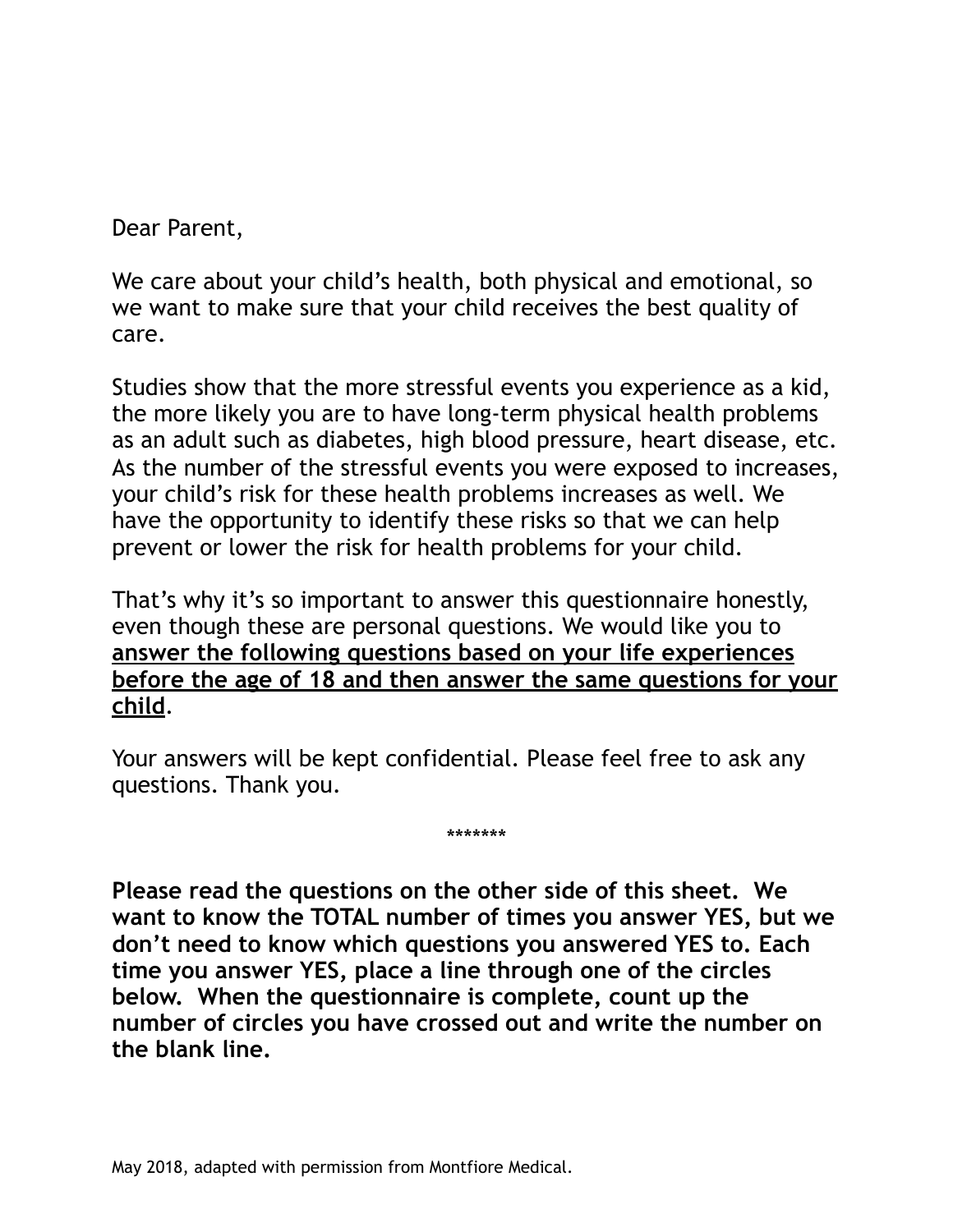## **While YOU were growing up, during your first 18 years of life:**

- 1. Were your parents ever separated or divorced?
- 2. Was anyone you lived with depressed or mentally ill, or did they attempt suicide?
- 3. Did you live with anyone who was a problem drinker, alcoholic or used street drugs?
- 4. Did anyone you lived with go to prison?
- 5. Was your mother or step-mother pushed, grabbed, slapped, kicked, bitten, hit with a fist or something hard, had something thrown at her, repeatedly hit for at least a few minutes, or ever threatened or hurt by a knife or a gun?
- 6. While you were growing up, did you sometimes not have enough to eat, wear dirty clothes, not have anyone take you to the doctor, or were your parents too drunk or high to take care of you?
- 7. Did a parent or adult in your home swear at you, insult you, or put you down or act in a way that made you afraid you might be physically hurt?
- 8. Did a parent or other adult in your home push, grab, slap, or throw something at you, or ever hit you so hard that you had marks or were injured?
- 9. Did a parent, adult, or someone at least 5 years older than you ever touch you sexually or try to make you touch them sexually?
- 10.While you were growing up, did you feel as if there was NO ONE who made you feel special or loved, or that your family was NOT a source of strength, support and protection for you?



## Total Number of Parent "YES" Answers Here:\_\_\_\_\_\_\_\_\_\_